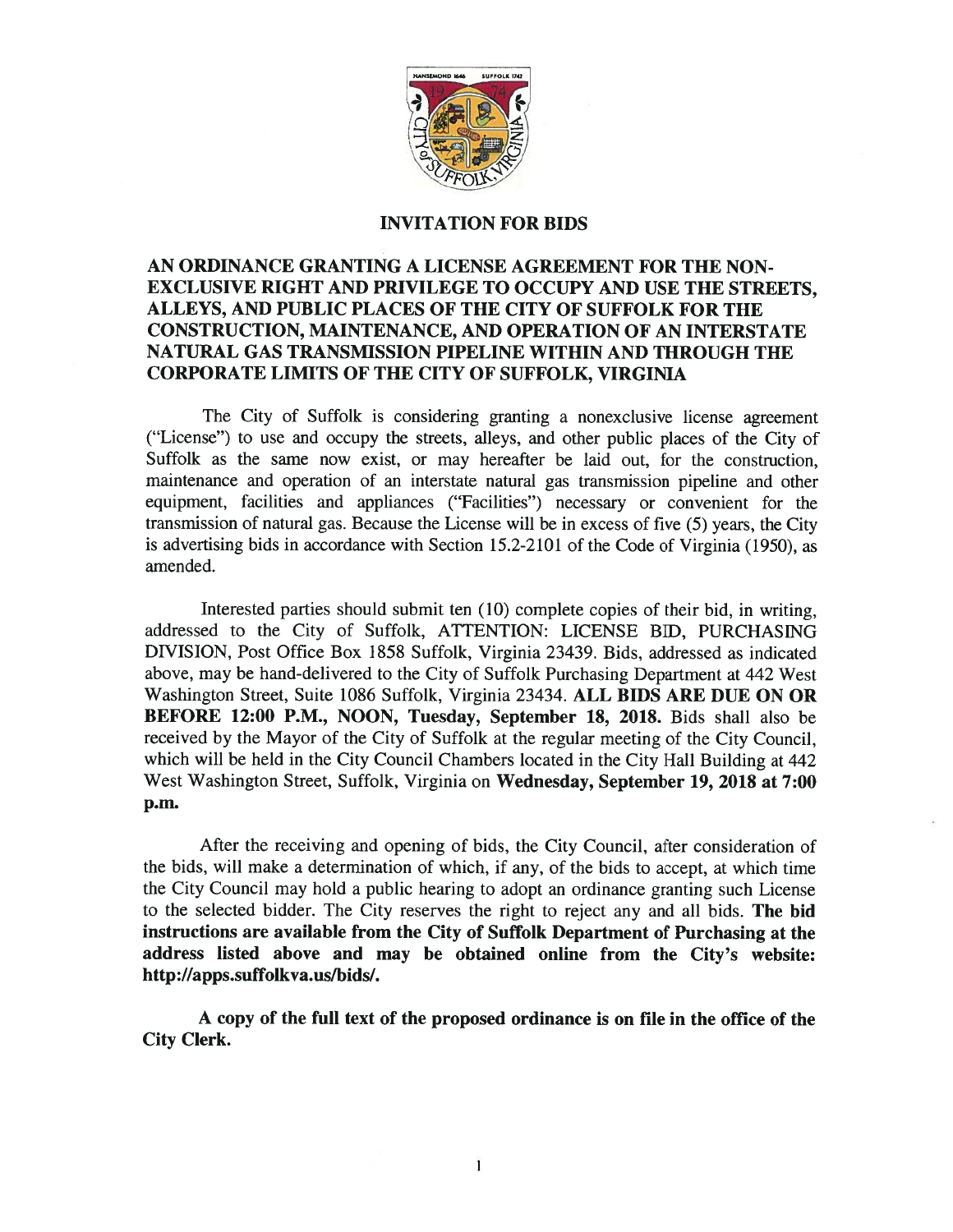

## BID INSTRUCTIONS

# AN ORDINANCE GRANTING A LICENSE AGREEMENT FOR THE NON-EXCLUSIVE RIGHT AND PRIVILEGE TO OCCUPY AND USE THE STREETS, ALLEYS, AND PUBLIC PLACES OF THE CITY OF SUFFOLK FOR THE CONSTRUCTION, MAINTENANCE, AND OPERATION OF AN INTERSTATE NATURAL GAS TRANSMISSION PIPELINE WITHIN AND THROUGH THE CORPORATE LIMITS OF THE CITY OF SUFFOLK, VIRGINIA

# CONTENT OF BID PACKAGE

Each bid package must contain, at <sup>a</sup> minimum, the following written information with documentation suitable for evaluation:

1. Completed Bid Form. The respondent shall complete the Bid Form, attached hereto as Exhibit A, setting forth the information requested for the respondent's offer, including the proposal for the use of the License area. Completion of the Bid Form signifies acceptance of the terms outlined in the General Terms of the License set forth in Exhibit B.

# **SCOPE OF SERVICES/ QUALIFICATIONS**

The successful bidder shall demonstrate that it is authorized to transact business in the Commonwealth of Virginia and is duly authorized to construct, maintain, and operate an interstate natural gas transmission pipeline in the Commonwealth.

The successful bidder shall demonstrate through current and pas<sup>t</sup> similar projects, the professional, financial, and technical ability to install and maintain the Facilities. The successful bidder must also demonstrate that installation of the Facilities will serve the public interest.

The successful bidder shall be solely responsible for obtaining consent from the Virginia Department of Transportation for any Facilities to be located on right of way subject to its jurisdiction.

As <sup>a</sup> precondition to the grant, the successful bidder shall enter into <sup>a</sup> License agreemen<sup>t</sup> prepared by the City, which sets forth the conditions for the construction, maintenance, and operation of the Facilities. The License agreemen<sup>t</sup> further sets forth, among other things, that the license is non-exclusive, subject to the City's prior rights, and the successful bidder must maintain liability insurance and hold harmless and indemnify the City.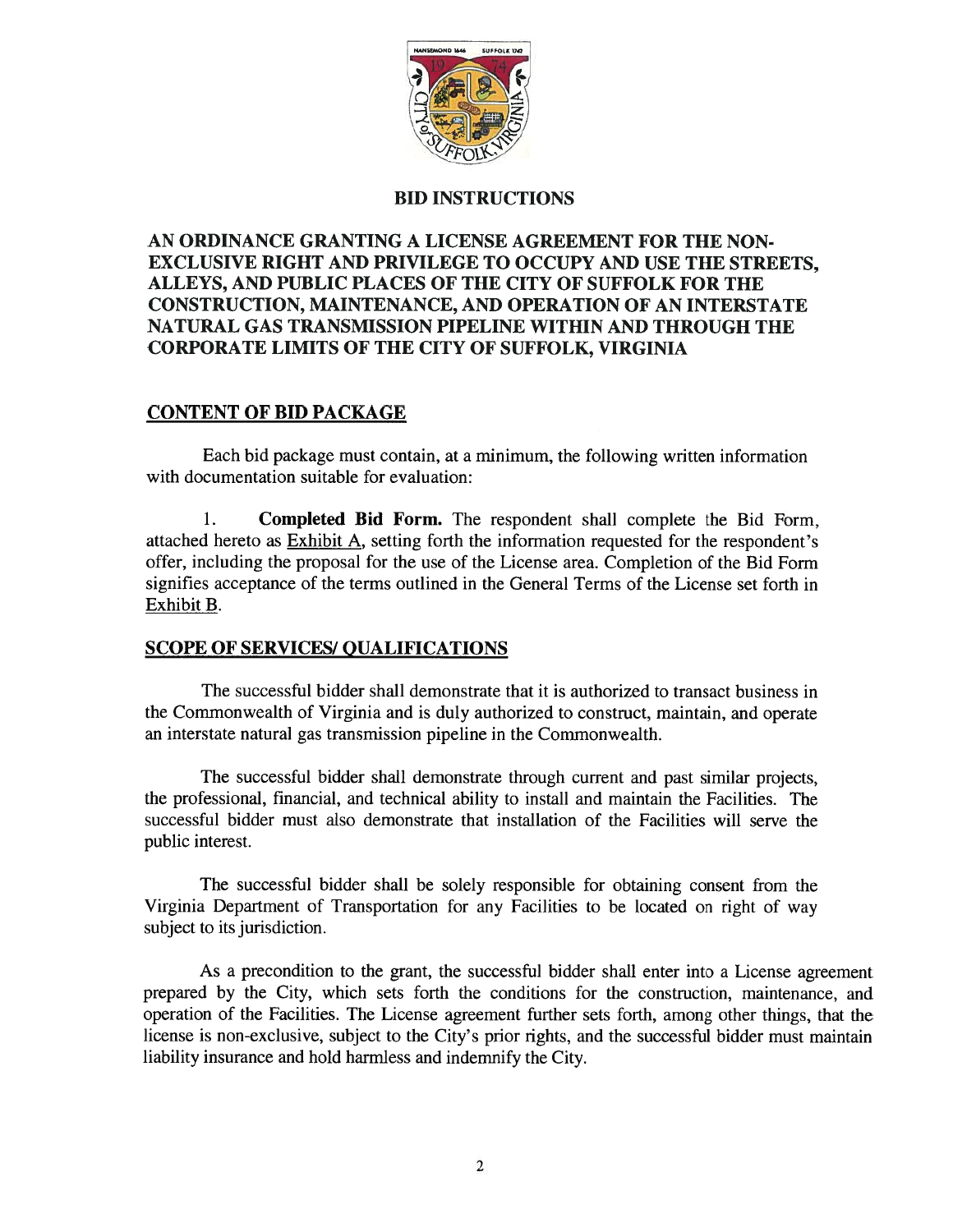## CONSTRUCTION, OPERATION, AND MAINTENANCE OF FACILITIES

In connection with the above, the successful bidder shall be solely responsible for furnishing all capital, labor, materials, equipment, appurtenances, incidentals, and all other items necessary to construct, operate, and maintain the Facilities.

All engineering and all other costs, fees or other expenses, including, but not limited to necessary permits related to installing and maintaining the Facilities and any costs for advertising the notice of the public hearing for the License agreemen<sup>t</sup> shall be the sole responsibility of the successful bidder.

The successful bidder shall develop construction plans showing the location of the Facilities and indicate the depth at which the Facilities are to be buried. The plans shall be submitted to the City of Suffolk for approval. Licensee shall not construct or install the Facilities without first obtaining the City of Suffolk's approval of the plans. Licensee shall construct and install the Facilities in strict accordance with the plans approved by the City of Suffolk. Licensee shall make available to the City of Suffolk, at no cost, <sup>a</sup> copy of any applicable construction plans for the Facilities.

## OTHER INFORMATION

#### Bond.

The successful respondent shall be required to execute <sup>a</sup> bond, with good and sufficient security, in <sup>a</sup> sum to be determined by the City, pursuan<sup>t</sup> to Section 15.2-2104 of the Code of Virginia (1950), as amended.

#### PAYMENT FOR ADVERTISEMENT

The successful respondent shall be required to reimburse the City for the cost of the advertisement inviting bids and proposing to make the gran<sup>t</sup> of the License agreement, pursuan<sup>t</sup> to Section 15.2-2101 of the Code of Virginia (1950), as amended.

#### PROCESS

All proposals must be submitted to the City's Purchasing Department by 12:00 noon, Tuesday, September 18, 2018. All proposals received after 12:00 noon, Tuesday, September 18, 2018 shall not be received by the City's Purchasing Department, but may be offered to the Mayor of the City of Suffolk at the regular meeting of the City Council, which will be held in the City Council Chambers located in the City Hall Building at 442 West Washington Street, Suffolk, Virginia on Wednesday, September 19, 2018 at 7:00 p.m.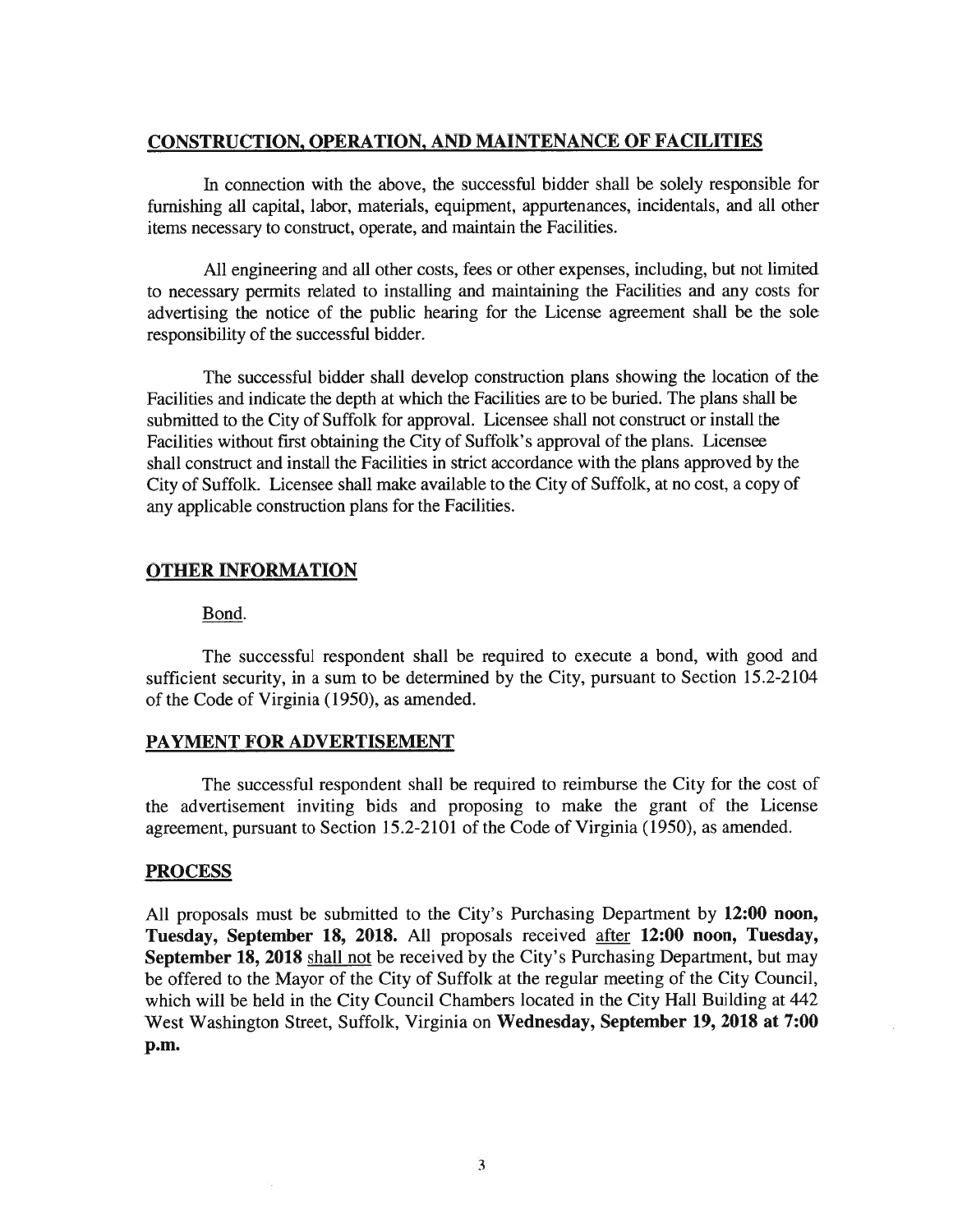The City of Suffolk reserves the right to reject any and all proposals, to proceed with <sup>a</sup> specific respondent or respondents, or to take any action that the City of Suffolk determines to be in the best interest of the City of Suffolk. The City of Suffolk also reserves the right to abandon the proposed License after the award of the bid to the selected respondent but before entering into <sup>a</sup> License, in the event the City elects for any reason whatsoever not to gran<sup>t</sup> the License upon the property shown on the attached Exhibit C (the "License Area").

## ATTACHMENTS:

 $\tilde{a}$ 

Exhibit A: Bid Form Exhibit B: General Terms of License Exhibit C: License Area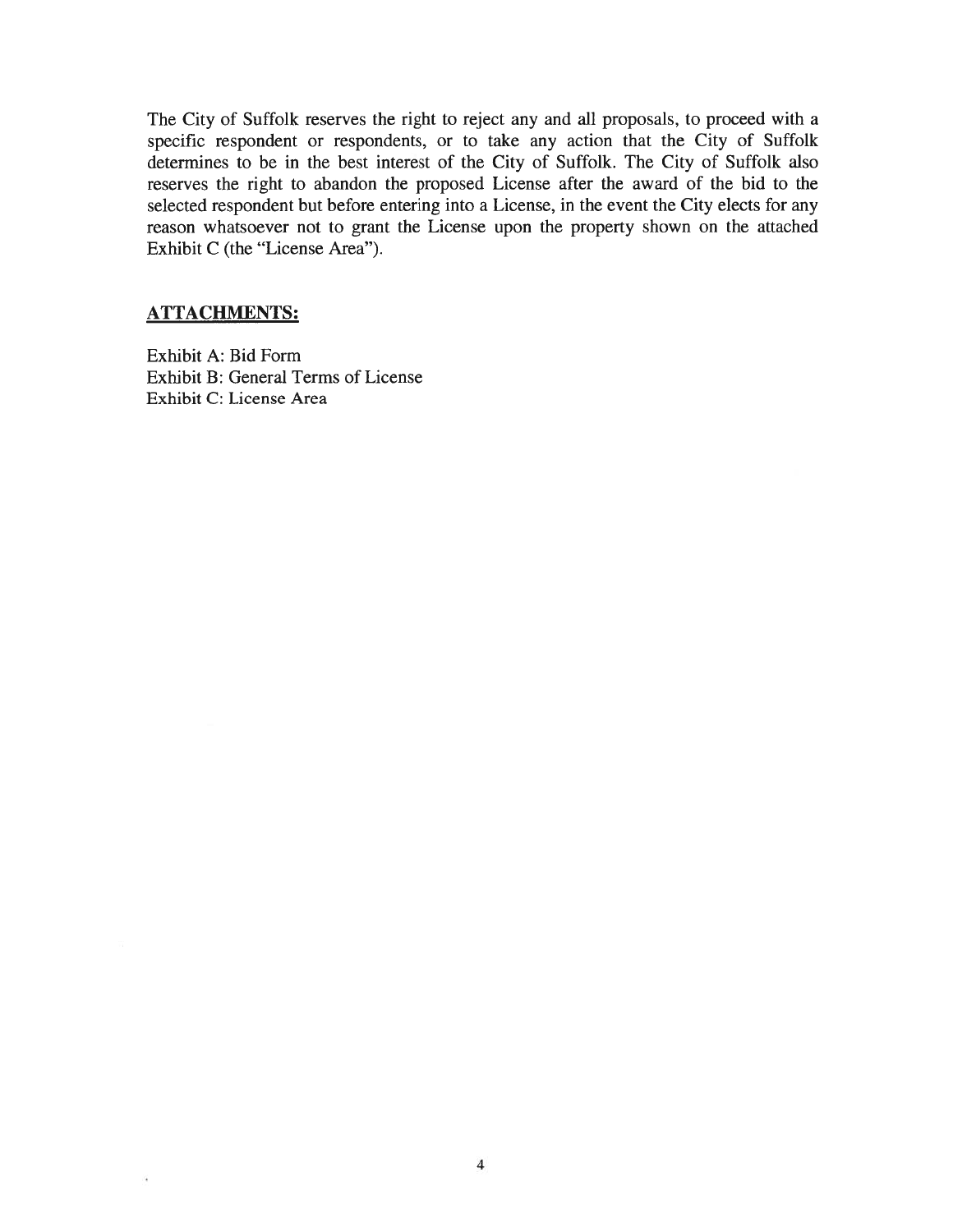# EXHIBIT A

## BID FORM

In compliance with and subject to this Invitation for Bids, which is made pursuan<sup>t</sup> to Virginia Code § 15.2-2101, and the documents herein specified, all of which are incorporated herein by reference, the undersigned bidder agrees to furnish all expertise, labor, equipment, materials, and professional services necessary to construct, operate, and maintain the Facilities.

Failure to complete all parts of this Bid Form and furnish Bid Submittals A and B as requested, may result in rejection of said bid. One (1) original, so marked, and ten (10) copies of the entire bid must be submitted. Completion of this Bid Form signifies acceptance of the terms outlined in the General Terms of the License set forth in Exhibit B. EXHIBIT A<br>
BID FORM<br>
In compliance with and subject to this Invitation for Bids, which is made pursu<br>
Virginia Code § 15.2-2101, and the documents herein specified, all of whice<br>
incorporated herein by reference, the under **EXHIBIT A**<br> **EDEPTAN**<br> **EDEPTAN**<br> **EDEPTAN**<br> **EDEPTAN**<br> **EQUESTAN**<br> **EQUESTAN**<br> **EQUESTAN**<br> **EQUESTAN**<br> **EQUESTAN**<br> **EQUESTAN**<br> **EQUESTAN**<br> **EQUESTAN**<br> **EDEPTAN**<br> **EDEPTAN**<br> **EDEPTAN**<br> **EDEPTAN**<br> **EDEPTANES**<br> **EDEPTANES** 

# 1. BIDDER INFORMATION:

| Name:           |  |
|-----------------|--|
| <b>Address:</b> |  |

bidder is legally qualified to perform the work and services included in this bid.

| <b>Bidder:</b> |  |
|----------------|--|
| By:            |  |
| <b>Title:</b>  |  |

Bidder shall complete and enclose with its Bid, the following bid submittals. Failure to do so may result in rejection of bid in its entirety:

Submittal A - Statement of Qualifications: Proof that the respondent is authorized to transact business in the Commonwealth of Virginia and is duly authorized construct, maintain, and operate an interstate natural gas transmission pipeline in the Commonwealth.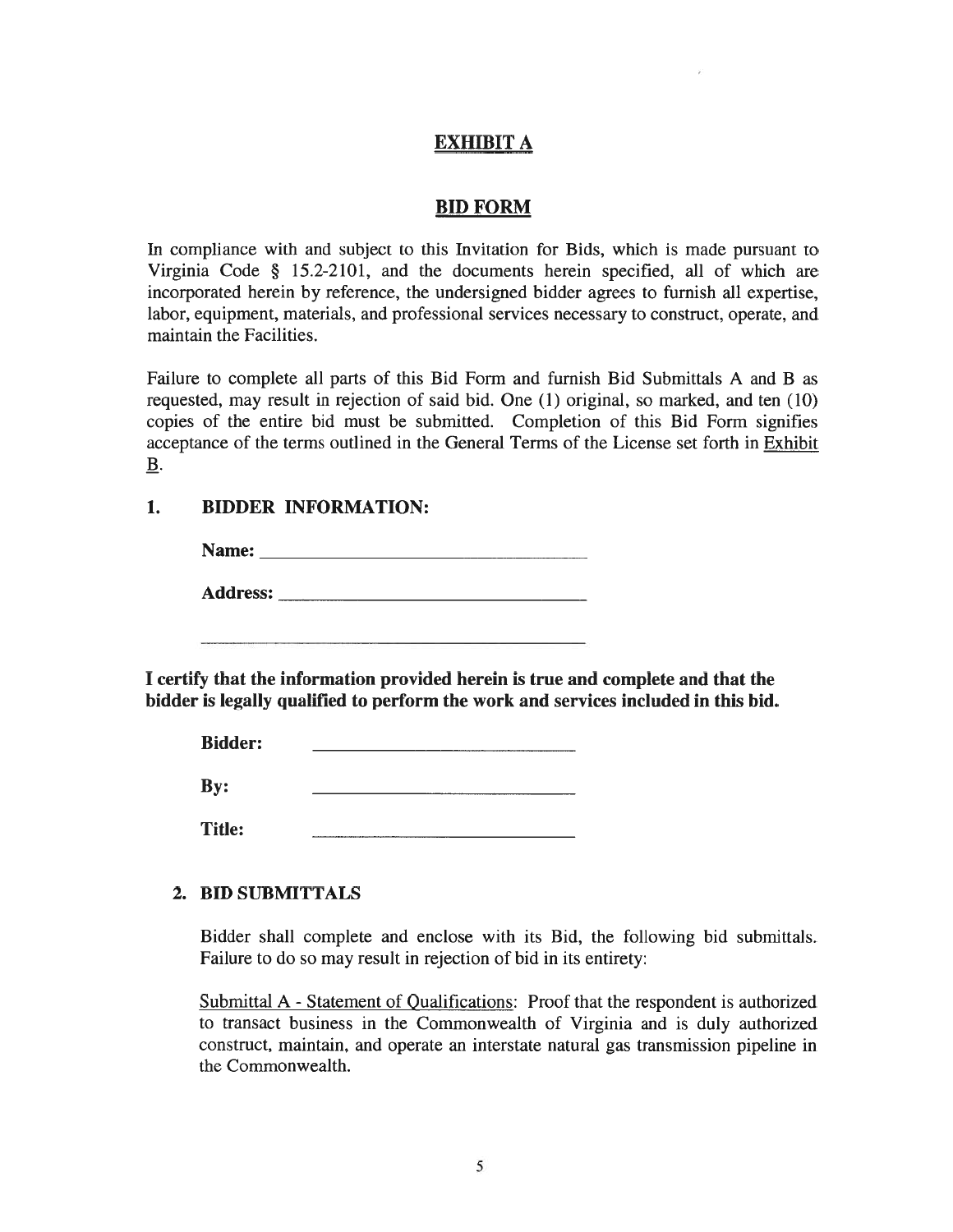Submittal B - Plan for Improvements: A written plan for the construction, maintenance, and operation of the Facilities within the License Area.

END OF BID FORM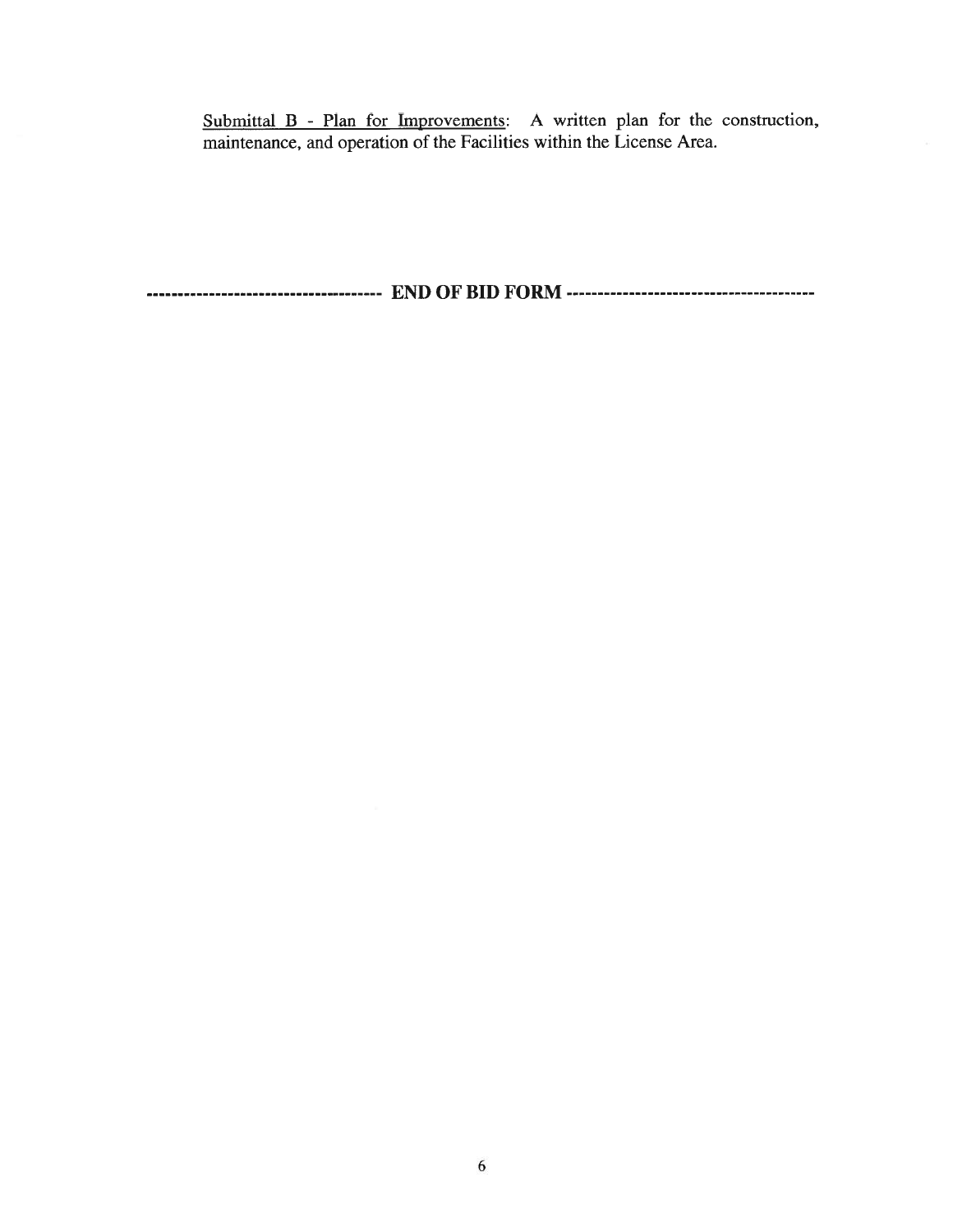## EXHIBIT B

#### GENERAL TERMS OF LICENSE

It is anticipated that the successful respondent will enter into <sup>a</sup> forty (40) year license term with the City. The License may not be renewed after the expiration of the forty (40) year term; <sup>a</sup> new License agreemen<sup>t</sup> will have to be negotiated and entered into between the parties upon the expiration of the forty (40) year term, in accordance with applicable law. The successful respondent shall be responsible for the construction, operation, and maintenance of its Facilities within the License Area, which area is described on Exhibit C. Neither the City nor the successful bidder will be obligated to satisfy the terms set forth herein unless the successful bidder files its unconditional acceptance of the terms and provisions of the Ordinance upon its passage, which shall include additional terms or conditions deemed necessary by the City and other necessary and/or appropriate definitive agreements executed in the furtherance thereof.

LICENSOR: The City of Suffolk

LICENSEE: To be determined

LICENSE AREA: See Exhibit C, attached

TERM: 40 years

USE OF LICENSE AREA: The License Area shall be used only for the purpose of the construction, maintenance and operation of an interstate natural gas transmission pipeline.

ASSIGNMENT AND SUBLETTING: The Licensee shall not assign or sublet any of its rights or duties under the License agreemen<sup>t</sup> or any interest it may have herein without the prior written consent of the City.

INSURANCE: The Licensee shall obtain and maintain, or cause to be maintained, at all times from the effective date of the License, insurance coverage(s) in the type(s) and amount(s) as shall be determined by the City. in addition to workers' compensation insurance, the insurance coverage required to be maintained pursuan<sup>t</sup> to the License, shall include, but not be limited to: commercial general liability insurance and employers' liability insurance.

AMENDMENTS: Pursuant to Section 15.2-2105 of the Code of Virginia (1950), as amended, the City shall not gran<sup>t</sup> any modification to the License which shall extend the time or territory of such License until the provisions of  $\S$ § 15.2-2101 through 15.2-2104 have been followed.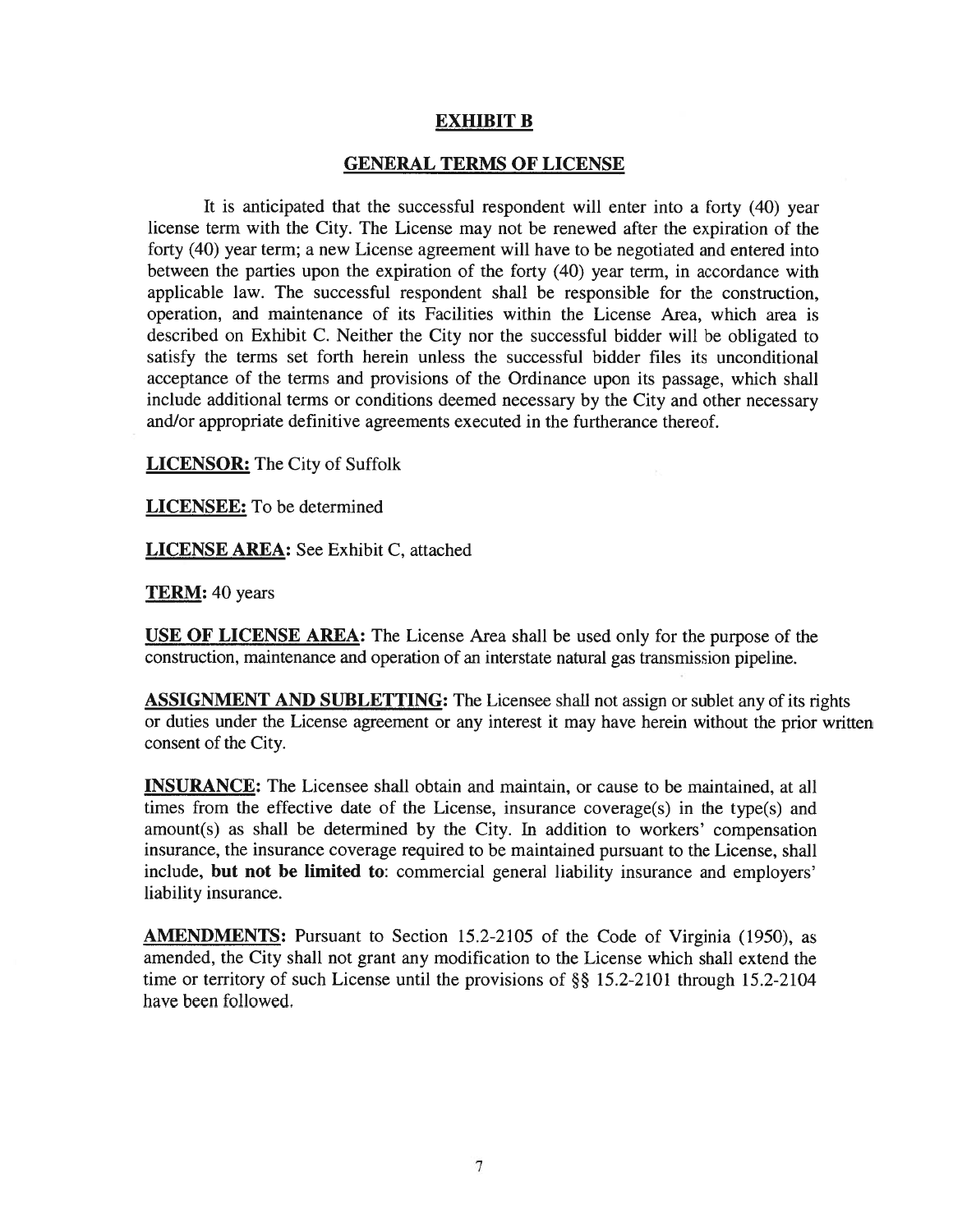SITE INSPECTION: Submission of <sup>a</sup> bid on this project shall imply that the bidder has examined the sites of work upon which it is bidding, has verified any measurements herein, and has satisfied itself as to existing and probable conditions under which it will be obligated to perform its work.

SUPERVISION: Licensee shall supervise and direct the work, using its best skill and attention. The successful bidder shall be solely responsible for all work means, methods, techniques, sequences and procedures and for coordinating all portions of the work subject to the License agreement.

GOVERNING LAW: The License agreemen<sup>t</sup> shall be governed, interpreted and enforced by the laws of the Commonwealth of Virginia without regar<sup>d</sup> to its conflict of laws principles.

VENUE: Unless otherwise required by law, any action arising out of or related to the License agreemen<sup>t</sup> or the performance obligations thereunder shall be brought in the Circuit Court for the City of Suffolk, Virginia or, if applicable, the United States District Court for the Eastern District of Virginia, Norfolk Division.

ACCESS TO WORKSITE: The City, its officials, agents, employees and representatives shall at all times have access to the property subject to the License agreement, regardless of whether the Licensee is in preparation or progress of the permitted use, and the successful bidder shall provide safe facilities for such access and inspection by the City.

INDEMNIFICATION/HOLD HARMLESS CLAUSE: The successful bidder, its agents, representatives, affiliates, subsidiaries, and assigns shall indemnify, defend and hold the City, its departments, its officials, employees, agents and representatives harmless against any and all claims under any theory of liability, including but not limited to, third- party claims, expenses, costs, losses, and damages, reasonable attorney fees, persona<sup>l</sup> injury, property damage or death which arises out of or in connection with the License agreemen<sup>t</sup> or the successful bidder's shared use of the property subject to the License agreement.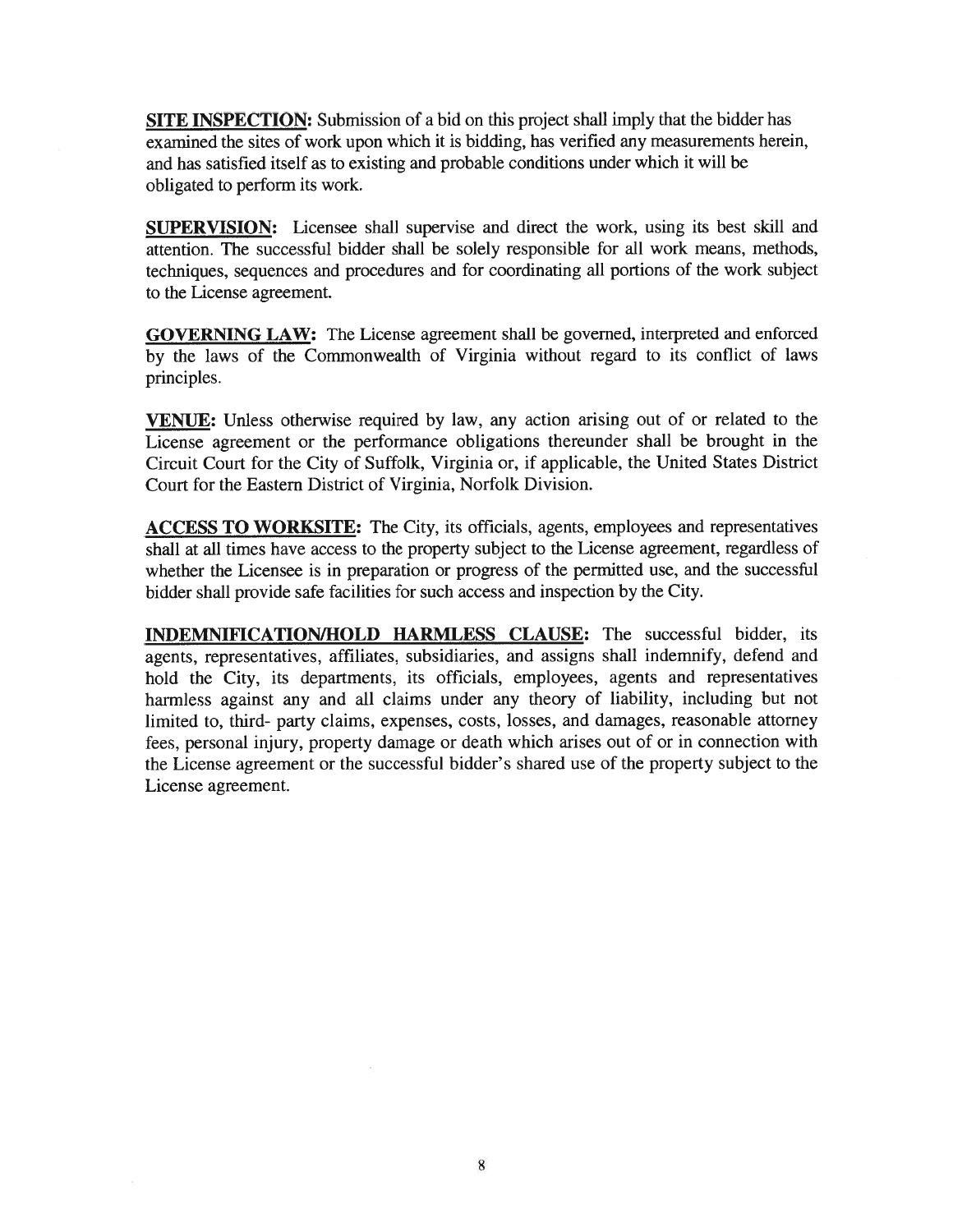## EXHIBIT C

License Area

 $\label{eq:1.1} \widetilde{\theta}$  is a set of the set of the set of the set of the set of the set of the set of the set of the set of the set of the set of the set of the set of the set of the set of the set of the set of the set of the